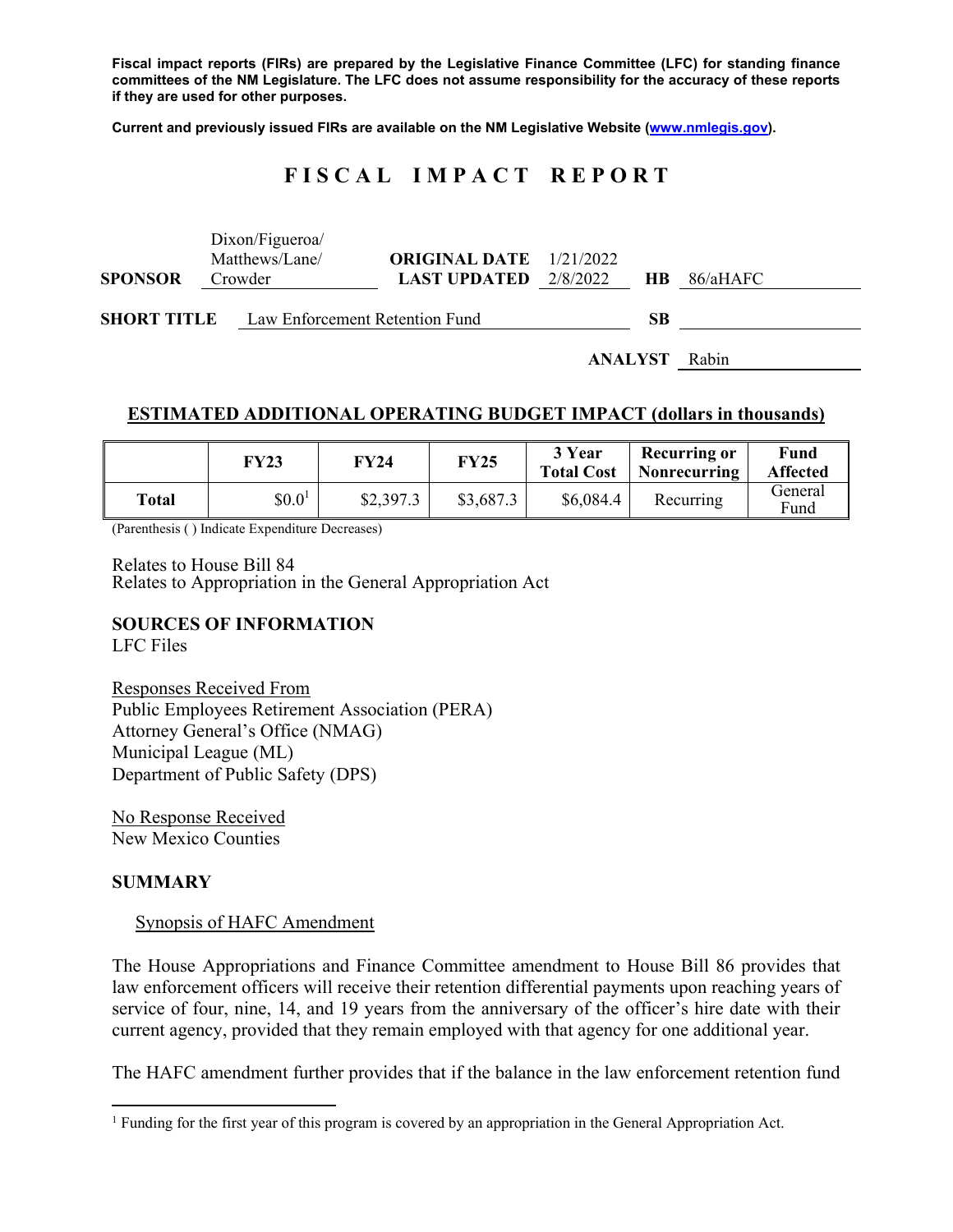is not sufficient to provide total disbursements, allocations shall be reduced to the maximum amount permitted by available funds.

Finally, the HAFC amendment changes the definition of law enforcement agency to include any agency of the state or local government that employs certified law enforcement officers.

### Synopsis of Original Bill

House Bill 86 creates the law enforcement retention fund to provide one-time retention differential payments to law enforcement officers equivalent to 5 percent of their annual salary on five-year intervals (at five, 10, 15, and 20 years of service). The funds are distributed by the Department of Public Safety (DPS) to the New Mexico State Police (NMSP), municipal police departments, county sheriff's offices, tribal police departments, and university police departments. Law enforcement agencies may only use these distributions to provide these payments, and any unexpended funds at the end of the fiscal year revert to the law enforcement retention fund.

Law enforcement agencies are required to report relevant information used to calculate the amount of their disbursements and evaluate the program's efficacy at improving officer retention. DPS may waive reporting requirements for certain agencies if necessary (such decisions must be explained in writing), and HB86 allows the law enforcement retention fund to be used to support reporting compliance. DPS is required to provide monthly reports on fund balance and expenditure and an annual report evaluating the program's efficacy in law enforcement retention.

Distributions from the law enforcement retention fund include the amount of employer tax liabilities. The retention differential payments are not considered salary for the purpose of calculating retirement benefits.

There is no effective date of this bill. It is assumed that the effective date is 90 days following adjournment of the Legislature.

## **FISCAL IMPLICATIONS**

Although the title of this bill states it is making an appropriation, it does not make a separate appropriation, and it is assumed this section of the bill refers to the statement that money in the law enforcement retention fund is appropriated to DPS on page 2, lines 2-3.

The total cost to administer law enforcement retention differentials over a five-year period is estimated to be \$17.3 million, an average of about \$3.5 million per year. Assumptions and data underlying these calculations, as well as estimated distributions to different law enforcement agencies, are outlined in Attachment 1.

HB86 states the law enforcement protection fund may be used to support administrative processes and reporting compliance related to the fund. DPS estimates a recurring cost of \$219.1 thousand for three positions to do this work, as well as a \$22.9 thousand nonrecurring cost in FY23 for needed equipment and furniture.

The General Appropriation Act (GAA) includes a one-time special appropriation of \$5 million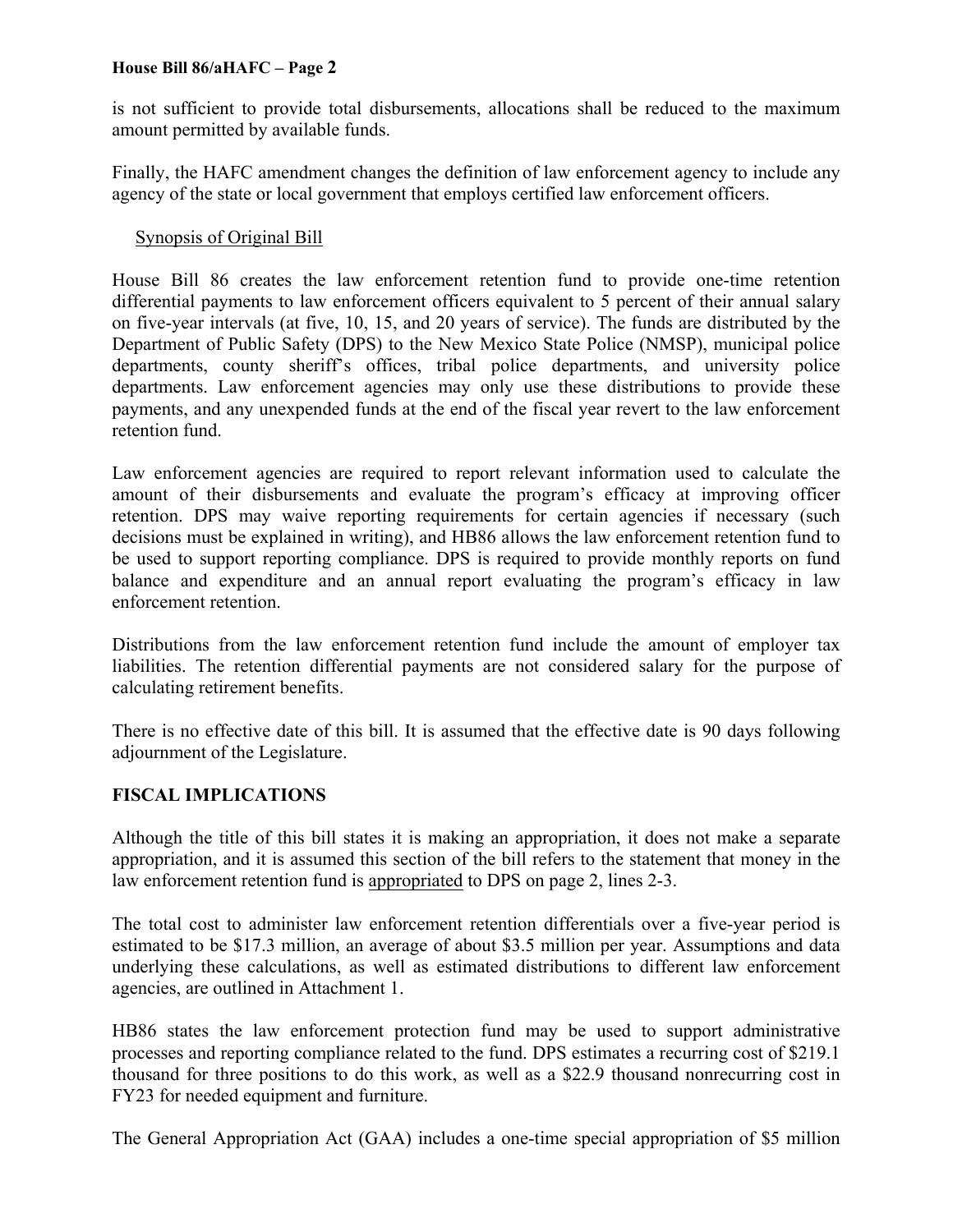from the general fund to the Department of Finance and Administration to deposit in the law enforcement retention fund, contingent on the enactment of legislation creating the fund. These funds would be sufficient to cover one year of these payments, but would not fully cover the second year (an estimated \$1.9 million in additional funds would be required to fully fund the second year of the program, excluding costs to DPS). Although HB86 does not specify future appropriations, establishing a new program could create an expectation that the program will continue in future fiscal years. The cost not covered by the appropriation in the GAA is therefore scored as recurring additional operating budget impact to the general fund.

The GAA also includes a recurring appropriation of \$520.2 thousand from other state funds to DPS to account for the estimated distribution from the law enforcement retention fund for retention differential payments to state police officers. This appropriation is also contingent on the fund's creation.

Based on the timeline for local law enforcement agencies to provide DPS with the information required to determine their disbursements from the fund, it is assumed these disbursements will be made at or near the beginning of each fiscal year, starting in FY23. Because the GAA contains funding to support the entire first year of the program and part of the second, there is no additional operating budget impact estimated for FY23, and the impact for FY24 is calculated as the additional funding required to fully fund the second year of the program. The additional operating budget for FY25 reflects the full yearly cost of the program, which would be the ongoing yearly cost of the program.

#### **SIGNIFICANT ISSUES**

*Law Enforcement Recruitment and Retention.* Research shows the certainty of punishment is a significantly more effective deterrent to criminal behavior than the severity of punishment, with severity of punishment having no impact on crime reduction beyond the certainty of being caught. In New Mexico, however, punishment has grown less certain as crime has increased, with fewer violent crimes solved and more violent felony cases dismissed. Improving policing and increasing cooperation and coordination among criminal justice partners could help increase the certainty of punishment for the most violent offenses and provide a stronger deterrent to serious crime.

Certainty of apprehension is a particularly powerful deterrent to crime, but falling violent crime case clearance rates—the rate at which crimes are closed, generally by arrest—at New Mexico's law enforcement agencies suggest the state is failing to create such a deterrent. Between 2014 and 2020, the state's violent crime rate rose 30 percent, while the number of cases cleared fell 13 percent. Between 2014 and 2020, the Albuquerque Police Department reported a 167 percent rise in homicides and a 42 percent reduction in cases cleared.



Research suggests increasing the number of law enforcement officers and allocating officers in a manner that heightens the perceived risk of apprehension helps deter crime, but New Mexico has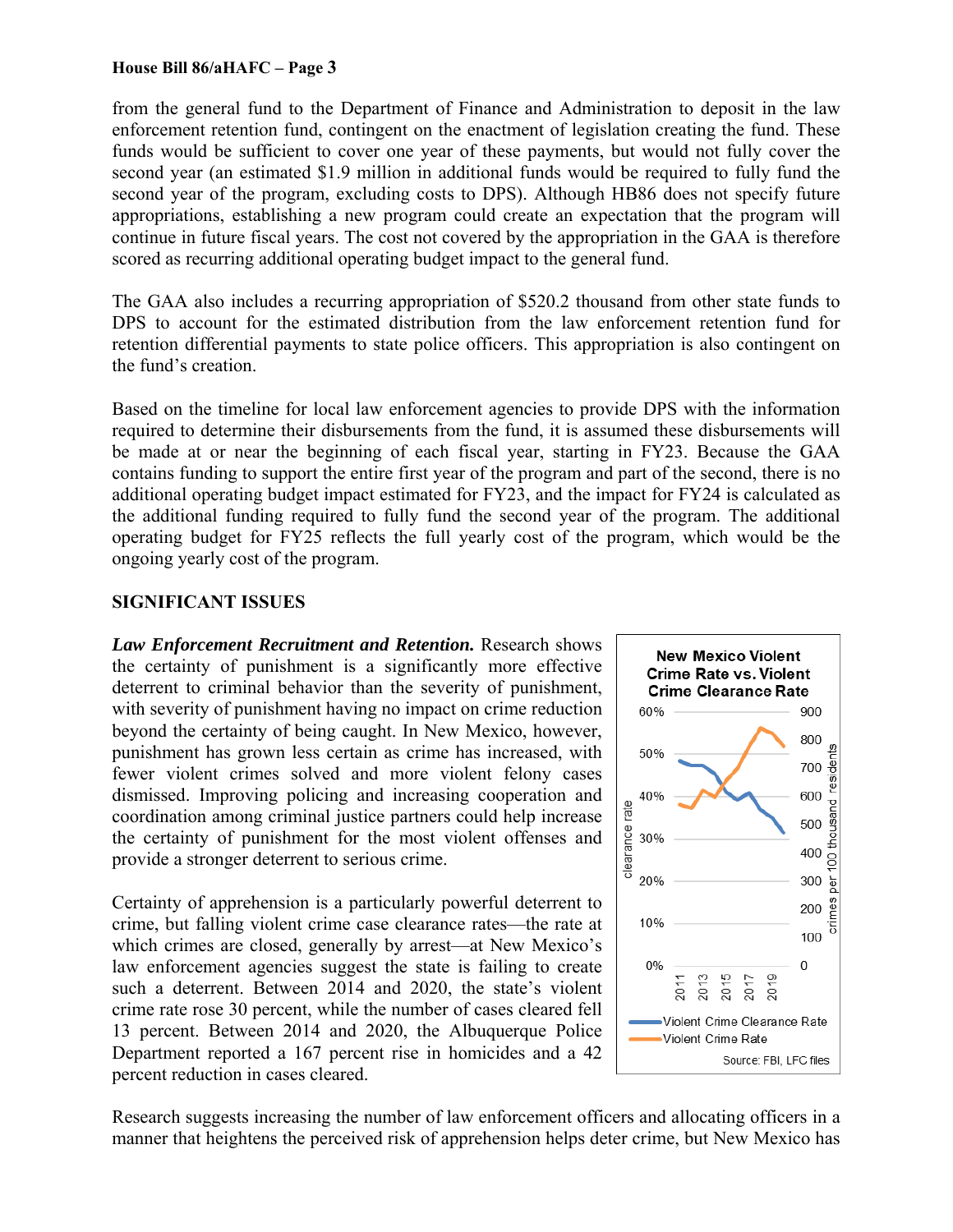struggled to grow its law enforcement workforce over the past 10 years. Between FY12 and



FY21, the number of certified law enforcement officers employed by municipal police departments, county sheriffs' offices, and state police grew just 1.8 percent, and the during the crime increase between 2014 and 2018, number of law enforcement officers remained relatively stagnant (increasing just 0.4 percent). In 2020, law enforcement agencies nationwide employed an average of 2.4 officers per 1,000 residents, while New Mexico employed 2.2 officers per 1,000 residents at the beginning of 2021. To reach the national rate, the state would need to add 408 more officers, more than it has employed at any point in recent history.

Incremental increases in law enforcement officer pay do not appear to significantly improve recruitment and retention. Despite millions of dollars of general fund investment in officer pay, NMSP has been unable to significantly grow its force and projects workforce reductions over the current year. Between FY16 and FY21, the state invested \$12.4 million in salary increases, growing the average state officer's annual salary by 19 percent. NMSP's force strength increased just 0.5 percent over the same period. Notably, the consumer price index increased 13 percent over this period, substantially reducing the practical impact of the compensation increases.

State police averaged a force of 668 officers in FY21, an 8.7 percent overall vacancy rate and a 7.1 percent vacancy rate among positions supported by the general fund. DPS's most recent state police force strength projection anticipates an average of 636 commissioned officers will be employed in FY22.

Investing in recruitment and retention of high-quality law enforcement officers is an important component of protecting and improving public safety. The GAA includes \$4.7 million for targeted state police officer compensation increases in addition to a 7 percent compensation package for all state employees. The recommendation further adds \$520.2 thousand in other revenues for law enforcement retention differentials from the law enforcement retention fund contingent on the creation of the fund.

Diversifying the officer workforce may reduce victimization among underrepresented groups and reduce uses of force. Recent studies have shown that increasing Black and female representation among officers led to increased reporting and reduced victimization among those groups. Female officers are also significantly less likely to use force than their male counterparts.

Creating a larger, more diverse workforce requires careful and

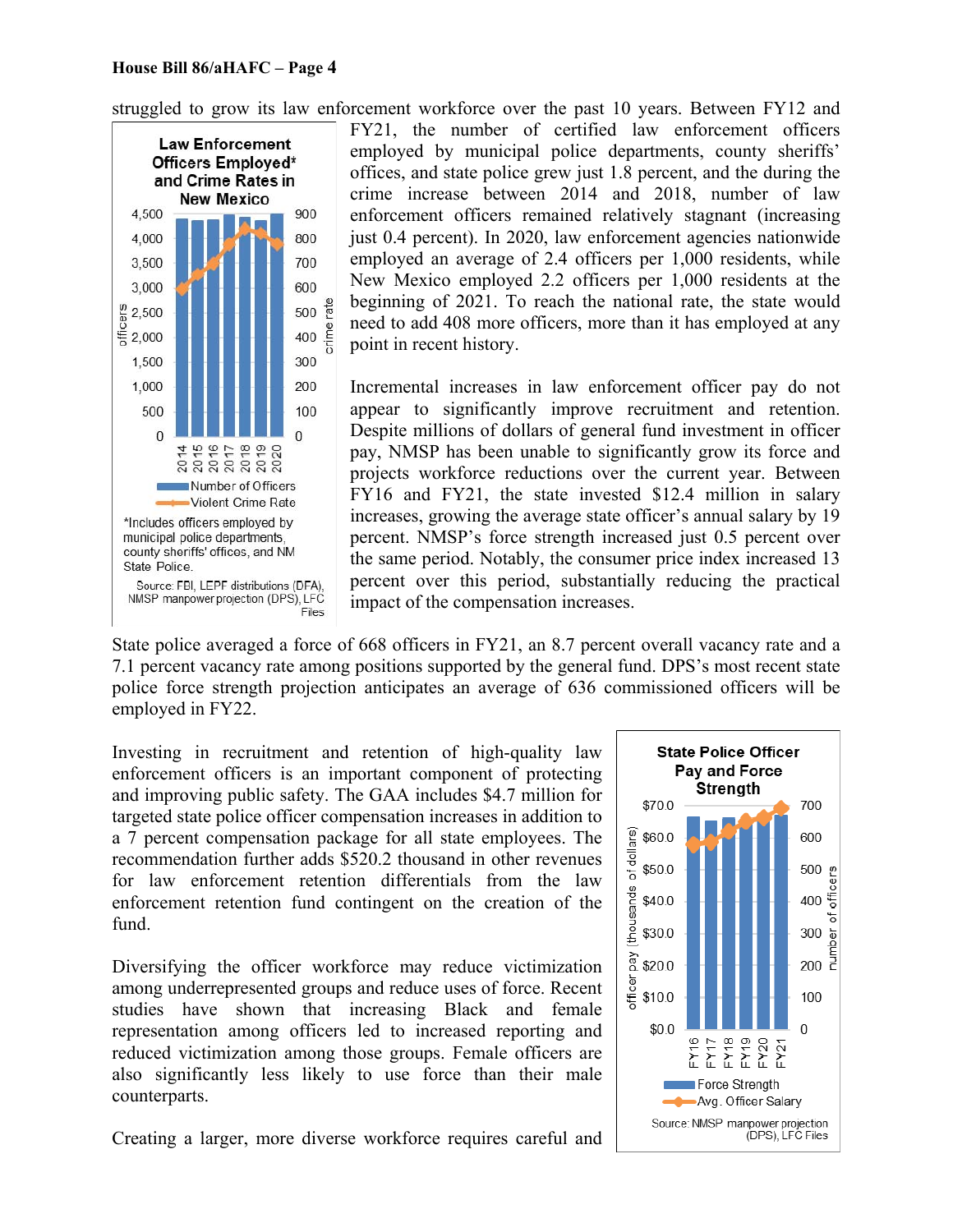deliberate investment. Expenditures aimed at improving officer compensation should be significant enough among lower ranks to increase recruitment and should include retention incentives and incentives for agencies to expand recruitment efforts among underrepresented communities. If state funding is provided to local law enforcement agencies to support such efforts, agencies should be required to report on impacts of that funding.

The Municipal League notes that "HB86 could be a useful tool to help municipal police departments, which struggle with high vacancy rates, recruit, and retain officers, and likely save money. For example, a 2019 report by the National Police Foundation found that for the City of Santa Fe, hiring and training a new cadet costs almost \$50 thousand. Spending 5 percent of an officer's salary every five years is a modest cost compared to the cost of losing and replacing officers."

*Constitutional Issues*. In its analysis of the introduced bill, the Attorney General's Office (NMAG) raised concerns regarding the constitutionality of the payments proposed by HB86 and potential violations of the anti-donation clause. However, NMAG believes these issues are resolved by the HAFC amendment, which expressly conditions retention differential disbursements on officers' future service to their employers. As a result, NMAG states the state appears to receive consideration for the payments. NMAG adds that each law enforcement agency will need to develop policies to ensure the repayment of prorated portions of disbursements in the event that officers leave the agency prior to the expiration of the additional year, but does not think this requires an amendment to the bill.

## **PERFORMANCE IMPLICATIONS**

To the extent HB86 is effective at improving law enforcement officer retention and increasing force strength, the bill may improve DPS's performance on metrics related to officer vacancy rates and turnover, as well as improvement on metrics related to proactive law enforcement operations and arrests, which are impacted by force strength.

#### **ADMINISTRATIVE IMPLICATIONS**

Administering the law enforcement retention fund will create some additional workload for DPS. HB86 allows the fund to be used to support additional costs related to its administration, which should provide DPS with the necessary resources to support this workload. Because no analysis from DPS was available at the time of this writing, this analysis estimates a \$100 thousand annual cost for administration and supporting law enforcement agencies' compliance with reporting requirements.

## **RELATIONSHIP**

Relates to House Bill 84, which would expand the allowable uses of crime reduction grants, including allowing grants to be used for the purpose of recruiting and retaining law enforcement officers.

## **TECHNICAL ISSUES**

NMAG notes that the phrase "a program" on page 5, line 10, is confusing because it is not clear what program DPS is required to evaluate. If the intent is to require DPS to evaluate the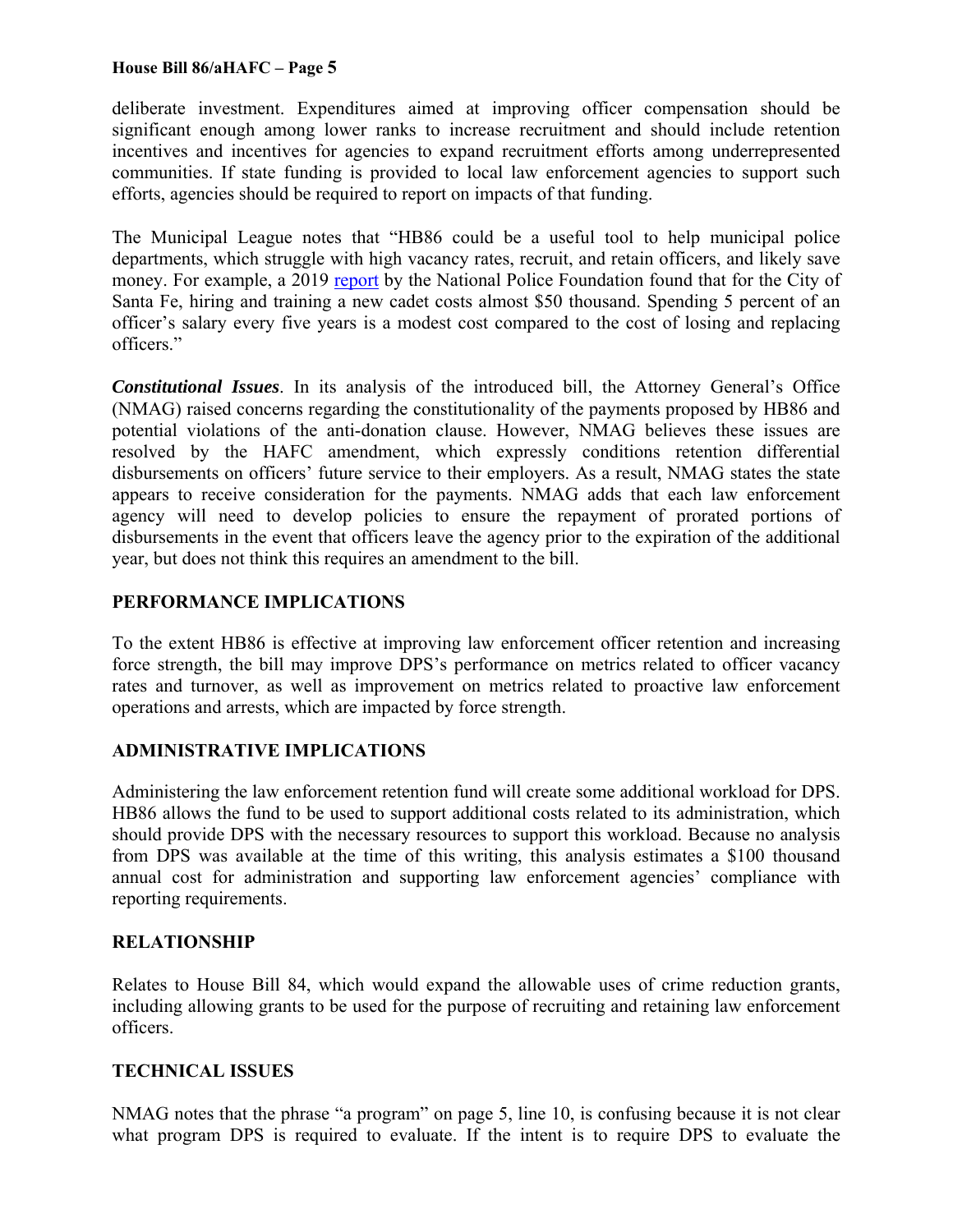effectiveness of the law enforcement retention fund in achieving greater law enforcement retention, NMAG suggests the phrase "a program" be replaced with "the fund."

### **AMENDMENTS**

The Municipal League suggests a mechanism for directing recurring funding to the fund be considered.

DPS suggests it would be valuable to extend the retention differential beyond the 20-year period included in the bill, to encourage officers with over 20 years of service to keep working after they become eligible for retirement.

Attachments

1. Estimated Costs to Provide Retention Differentials Under HB86

ER/rl/acv/rl